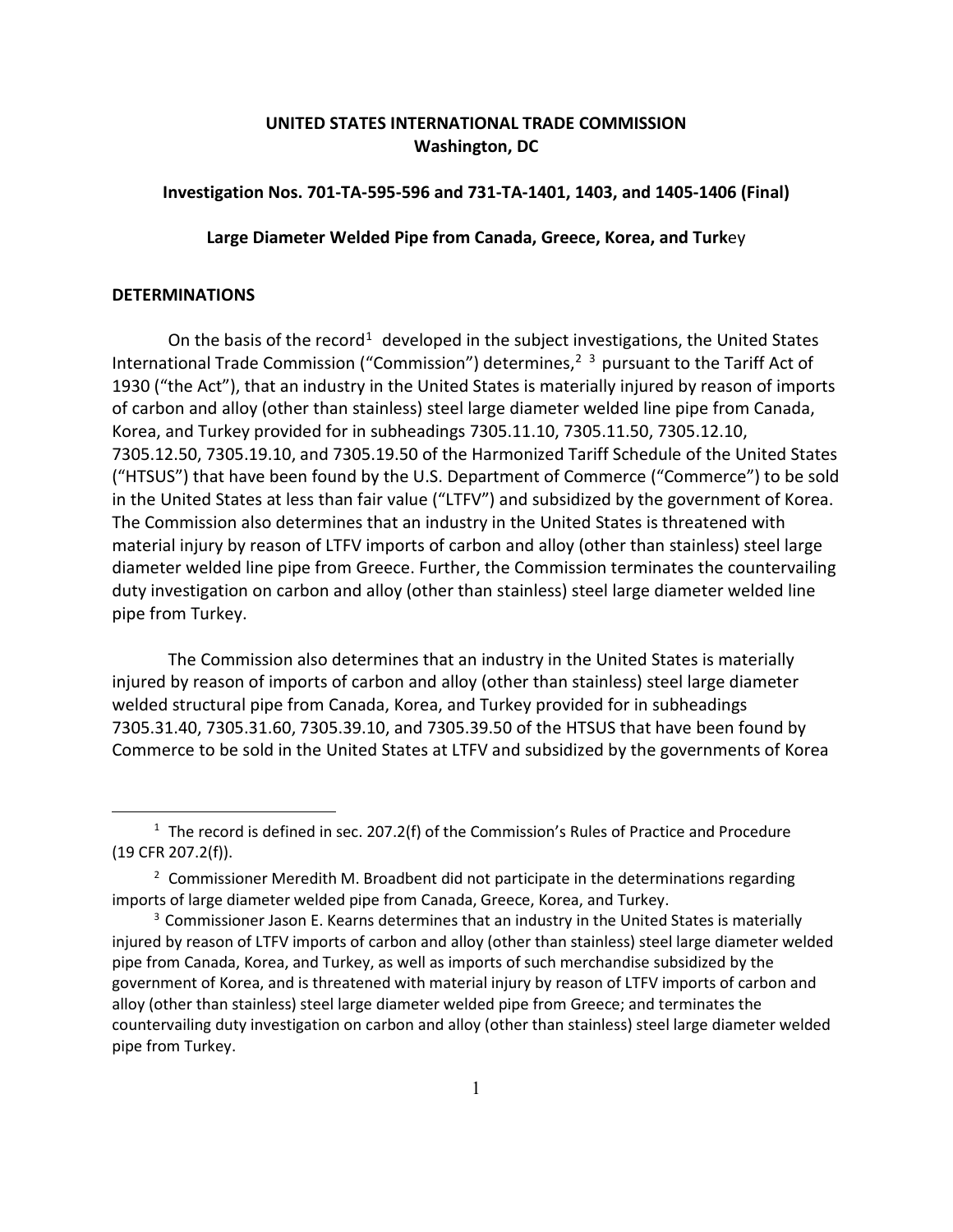and Turkey. In addition, the Commission terminates the antidumping duty investigation on carbon and alloy (other than stainless) steel large diameter welded structural pipe from Greece.

Finally, the Commission determines that an industry in the United States is not materially injured or threatened with material injury by reason of imports of stainless steel large diameter welded pipe from Canada and Korea provided for in subheading 7305.31.60 of the HTSUS, that have been found by Commerce to be sold in the United States at LTFV, and to be subsidized by the government of Korea. Further, the Commission terminates the antidumping duty investigation on stainless steel large diameter welded pipe from Greece and the antidumping and countervailing duty investigations on stainless steel large diameter welded pipe from Turkey.

### **BACKGROUND**

The Commission, pursuant to sections 705(b) and 735(b) of the Act (19 U.S.C. 1671d(b) and 19 U.S.C. 1673d(b)), instituted these investigations effective January 17, 2018, following receipt of a petition filed with the Commission and Commerce by American Cast Iron Pipe Company (Birmingham, Alabama), Berg Steel Pipe Corp. (Panama City, Florida), Berg Spiral Pipe Corp. (Mobile, Alabama), Dura-Bond Industries, Inc. (Export, Pennsylvania), Skyline Steel (Newington, Virginia), and Stupp Corporation (Baton Rouge, Louisiana). Effective August 27, 2018, the Commission established a general schedule for the conduct of the final phase of its investigations on large diameter welded pipe, following notification of preliminary determinations by Commerce that imports of large diameter welded pipe from China, India, Korea, and Turkey were subsidized within the meaning of section 703(b) of the Act (19 U.S.C. 1671b(b)) and that imports of large diameter welded pipe from Canada, China, Greece, India, Korea, and Turkey were being sold at LTFV within the meaning of 733(b) of the Act (19 U.S.C. 1673b(b)). Notice of the scheduling of the final phase of the Commission's investigations and of a public hearing to be held in connection therewith was given by posting copies of the notice in the Office of the Secretary, U.S. International Trade Commission, Washington, DC, and by publishing the notice in the *Federal Register* on September 6, 2018 (83 FR 45279). The hearing was held in Washington, DC, on November 6, 2018, and all persons who requested the opportunity were permitted to appear in person or by counsel. On January 30, 2019, the Commission issued final affirmative determinations in its antidumping and countervailing duty investigations of carbon and alloy (other than stainless) steel welded large diameter line pipe from India, its antidumping investigation of carbon and alloy (other than stainless) steel welded large diameter line pipe from China, and its antidumping and countervailing duty investigations of carbon and alloy (other than stainless) steel welded large diameter structural pipe from China; final negative determinations in its antidumping and countervailing duty investigations of stainless steel welded large diameter pipe from China and India; and terminated its countervailing duty investigation of carbon and alloy (other than stainless) steel welded large diameter line pipe from China, and its antidumping and countervailing duty investigations of carbon and alloy (other than stainless) steel welded large diameter structural pipe from India